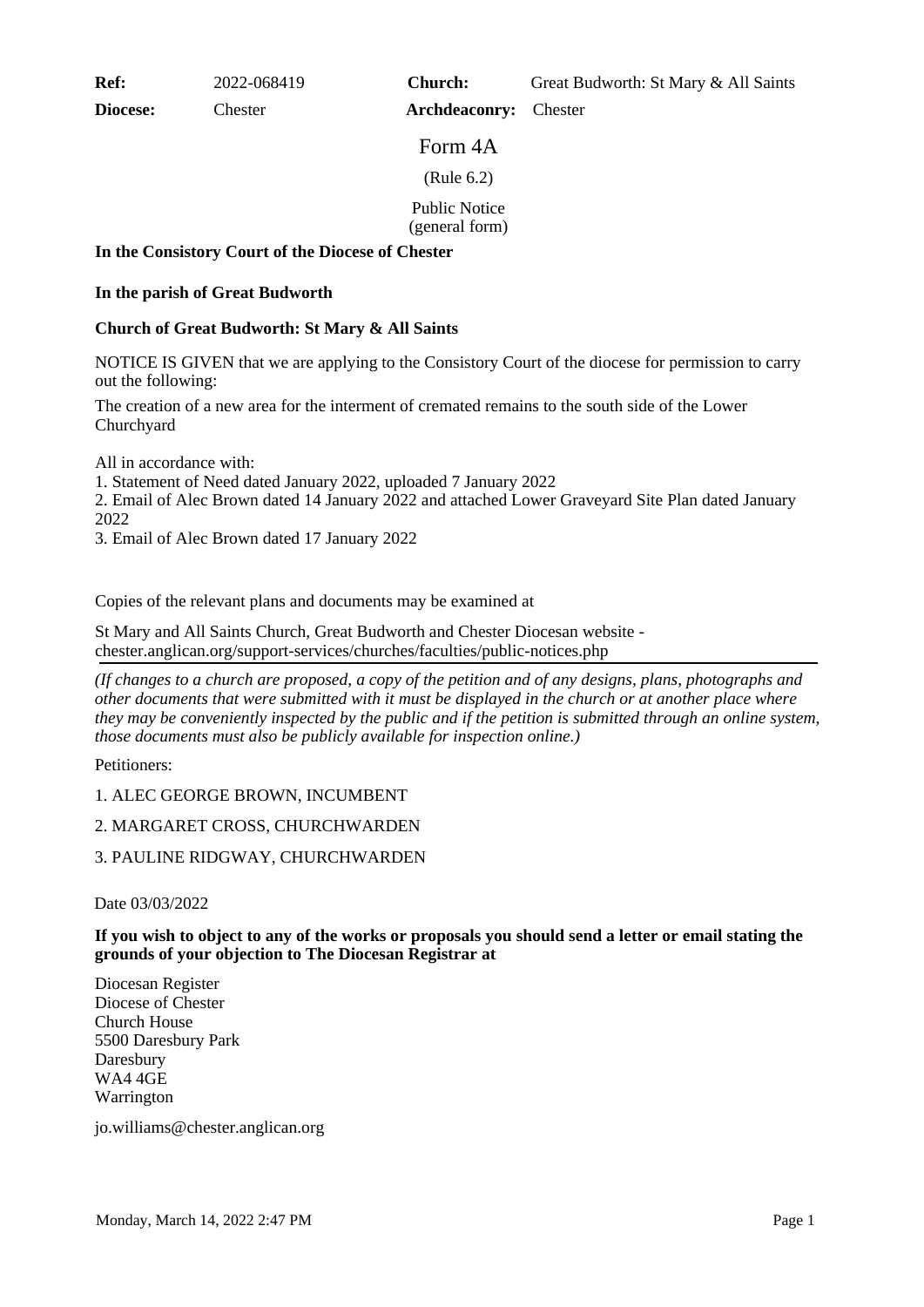**so that your letter reaches the registrar not later than 02/04/2022. A letter of objection must include your name and address and state whether you live in the parish and/or your name is entered on the church electoral roll of the parish or any other basis on which you have an interest in the matter.**